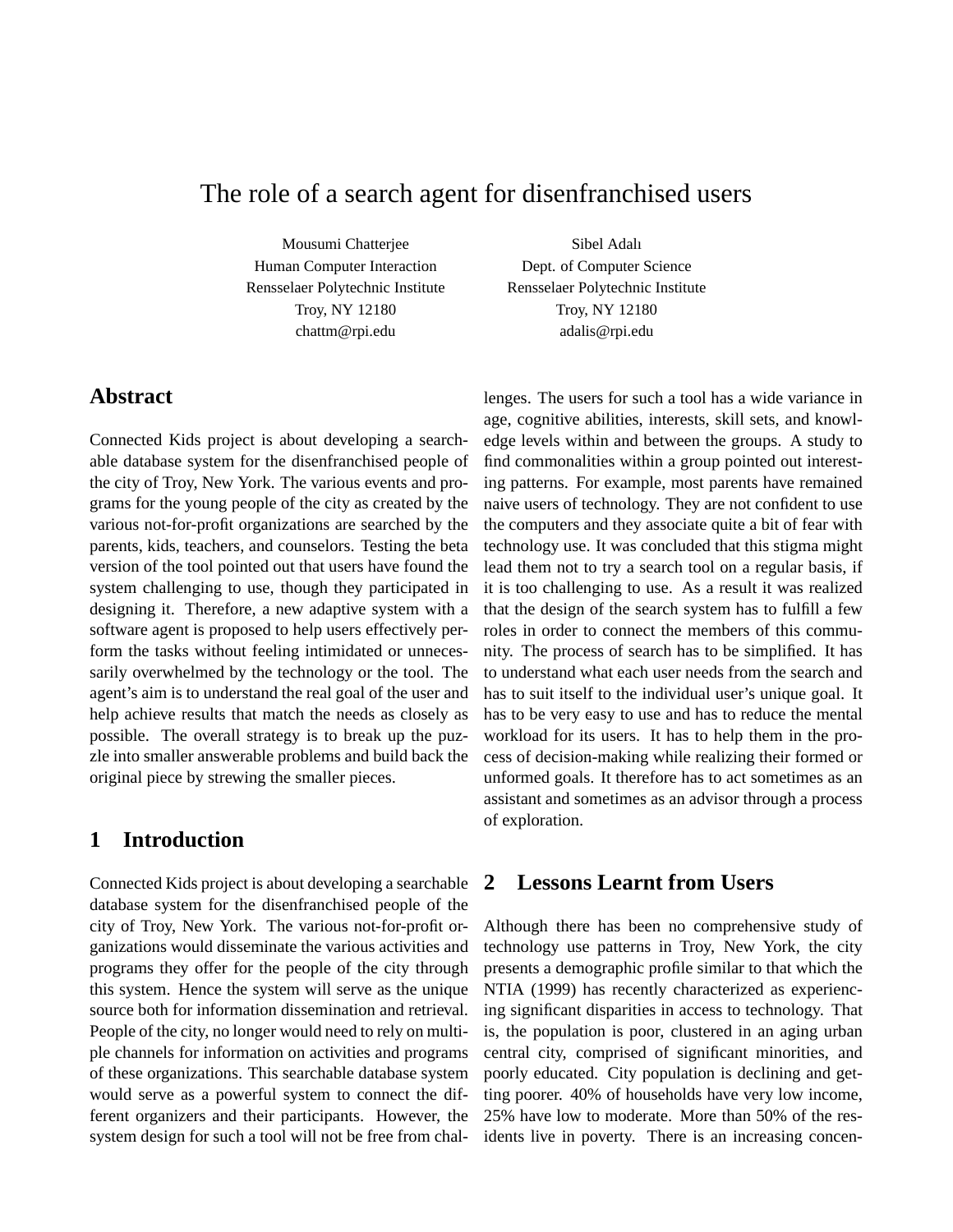tration of residents at the lowest end on income scale. More than 25% of the adult population does not have a high school diploma. Unemployment rate in 2002 has risen to 7.7%. 50% of the children qualify for free lunch program. 75% of eighth graders have serious academic deficiencies or need help to meet required educational standards. Minority concentration is increasing (African American population grew by 50% and Hispanic population grew by 90%), creating greater diversity and some clashing of cultures. Household size is declining - homeownership, school involvement, etc. are difficult for single parents.

Participatory design methodology and focus groups were the two primary methods used to understand user needs. Different not-for-profit organizations, parents, kids participated in these participatory design sessions. It helped the system designers recognize the strengths as well as the gaps of the tool. Experience with the Connected Kids Project leads one to believe that participation through focus groups to either test or suggest system features are not enough to hand over a usable tool for the disenfranchised. For example, from one of the focus groups, it was found that the users wanted the opportunity to display photographs of activities on their home page. A system feature was designed with this need in mind. It required them to upload a saved electronic image from some source. When required to do this in a mock-up scenario, a user screamed, 'O, I can't do that! I do not know how to do it!' Participatory design principle incorporated the idea, joint application development tested it. However, both failed to make it work for the user! This is just one example of the multitude of problems that get communicated during testing. Although they are experts in what they want from the system, they are naive in using a tool that is driven by technology. Though we intend to provide tutoring, yet we have found from the focus groups that system knowledge cannot be formed from these sessions, alone. It will take the users quite long to feel comfortable and use the system effectively, on their own. They would need constant help from the system while they move around it, searching, retrieving or posting information. Though the users are participants in the system design for Connected Kids yet they are not power users of the computer itself. Being new and naive to the world of computing, they take time to understand the nuances of the new medium and the tool.

### **3 Solution: Agent Guidance in Search**

As a result of this observation, we have decided to explore in detail how a software agent can be built as a major component of the system. This agent will understand the user's goal and simplify the complex search process into smaller definable goals that match the particular user's needs.

Searching for a specific event can become very complex and can require the user to think of all different keywords related to it, refine and re-refine queries, and sieve through pages of information to figure out the closest match [5]. This process can get even more complex for the disenfranchised users who are not only unaccustomed to searching information online but also not used to the nuances of such a tool. For them, this is a multifaceted task requiring several different skill sets. Therefore a software agent can play the role of an assistant and an advisor, helping and guiding the users through this complex process of searching and browsing. To derive results to satisfy goals, any user needs to locate information. In order to locate information online, search strategies become an important criteria. Research [6] has shown that novice users favored less cognitively demanding browsing strategies and more experienced ones preferred analytical approach. Furthermore, experienced users are better able to prioritize their search tasks [2].

The intelligent agent devised and developed for the Connected Kids project will help naive users explore the priorities of a given search task by showing information in a way that can help them browse through it and then analyse the results and choose from it. For naive users, search interfaces that ask the user to specify multiple criteria are not only confusing due to their complexity, but can get frustrating if they end up producing no results due to problems associated with the choice of wording. In such a case, an agent program may help a user get through the search process by asking each search question separately and explaining the question as well as the answers. The search questions range from where, what, when, how much and for whom for every event and program. The important issue in the design of the agent is to adapt the sequence of questions to the user's needs and also adjust the displays to provide the most useful display. These preferences can become a starting point for the user the next time he or she visits the site, assuming of course an appropriate user id is created for him or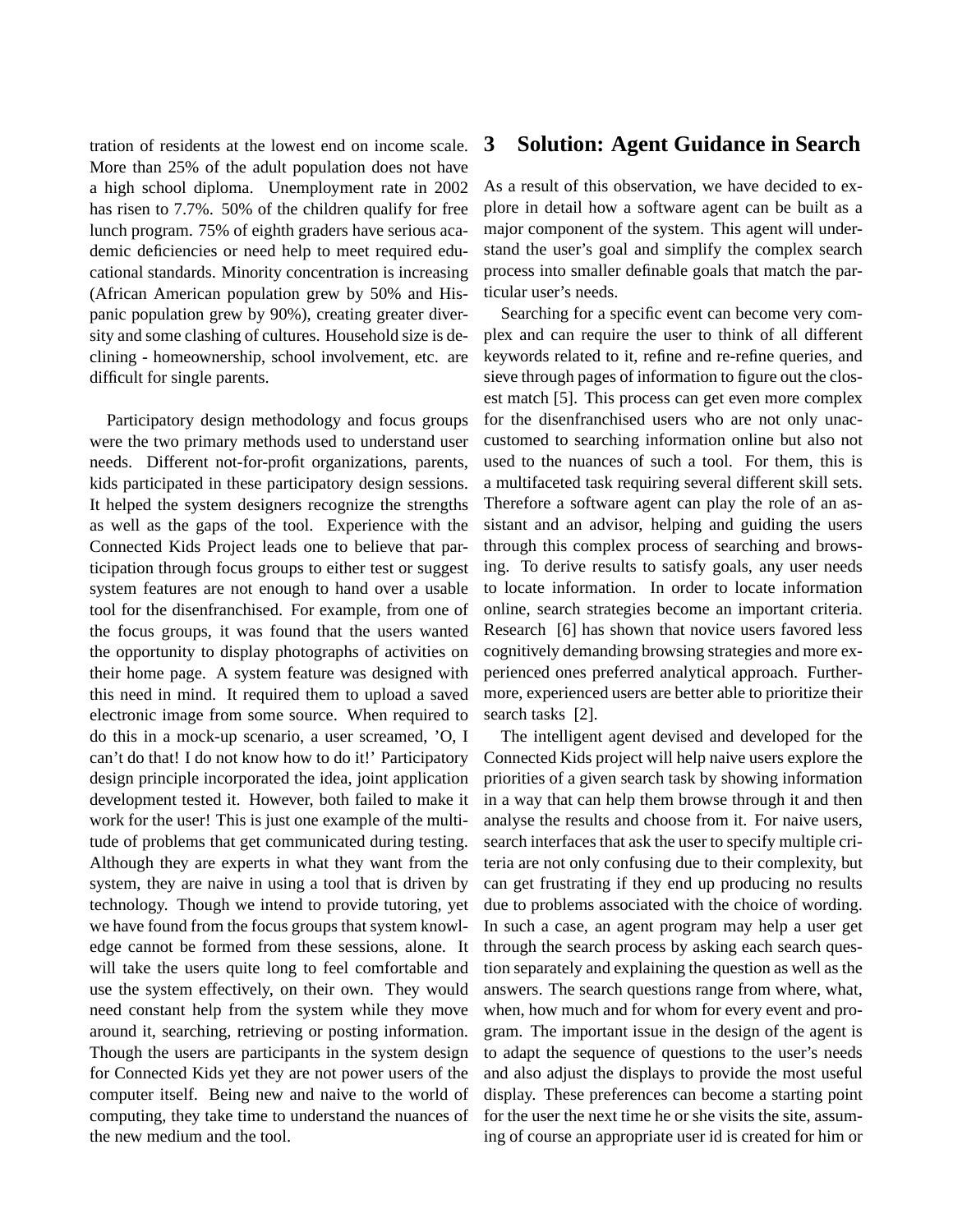her.

## **4 The Issue of Personification**

While designing software agents for Connected kids we agreed on having an agent without a visual representation believing in what Wexelblat and Maes [9] emphasized upon, as the most successful agents do not need one. The main justification being, anthropomorphic agents might deceive and confuse users because it leads them to overestimate the agent's capability as cautioned by King [4] and Wexelblat, and Maes [9]. Naive as they already are with the new technology, an anthropomorphic interface for Connected Kids system might increase the users anxiety instead of reducing it as suggested in a study by Kaasinen [1]. It may also easily distract our users from their primary task and would demand a higher degree of attention as pointed out by Koda and Maes [3]. Also studies have shown that people develop sympathies for the anthropomorphic character, and they might or might not like it. For interface designers, it might be difficult to find a character that will be unanimously liked by all users [7]. We were concerned about not being able to build one likeable character over a broad group of users that vary from kindergarten children to parents. Van Mulken, Andre and Muller [8] investigated the influence of an agent's interface on its trustworthiness. What can be concluded from the study is that credibility and trustworthiness do not come as a natural consequence of attaching a face to the agent interface. Credibility and trustworthiness are very important issues for our users. If the users get deceived by the anthropomorphic agent so much, that they begin to overestimate its capability, it might prove fatal. As a consequence, users might feel disillusioned and might decide never to revisit the system. Keeping all these factors in mind, this search agent did not get a face attached to its mind.

### **5 Uniqueness of this Agent**

This search agent will create a dynamic user model for each user. Each query will be a learning data (mostly through implicit techniques of following the user through information exploration and rarely through explicit techniques) to generate a dynamic user model for the individual. Existing adaptive interfaces for searching and browsing try to filter and push to the user items that he/she might be interested based on her past queries. They do not address the problem of managing a set of interrelated queries as an integral unit. This agent will address the issue of continuous management of searching and browsing as a single continuous information exploration action. It will treat every search as a complex boolean query. Two different aspects of this approach is important to note: 1) Each different constraint ranks objects with respects to how well they answer the query and how well they suit the user's profile. 2) Each different component of a query has some inherent desirability, derived as a result of the user interaction with the system. It will then produce a final ranking of objects with respect to a complex criteria. Through this explorer system, the agent will guide the user through these objects by allowing the user to browse the objects, as well as allowing the user to specify new search constraints. The agent will assign ranking to the desirability of these constraints by observing user behavior, and will provide feedback on the desirability of different options to refine the ranking process. This capability is designed specifically to combine overlapping successive searches and proactively rank objects based on the desirability of the current options as well as the past user history.

Furthermore, the browser is also designed to seek specific feedback from the user, implicit and explicit. Implicit feedback is obtained from providing the user with objects from different searches and infer the user's priorities among these options. The explicit feedback is tuned to the actual data, that only seeks to distinguish between different choices and filter data when necessary due to the distribution of objects/ranks in the result. This is a way to seek user input when the system has insufficient information about the user, but too many results for the user to sift through. As all adaptive systems, the desirability of all of these functionalities can be inferred from the user's interaction with the system.

The search agent therefore balances multiple types of adaptivity such as (a) the changes in the interface in the form of interface elements for presenting results and collecting feedback from the user, (b) the inference of current user interests in deciding what the user is looking for, (c) the inference of global user interests in deciding the important factors for searching for a specific user as well as common search criteria, (d) the type of implicit feedback to gather useful information about user interests, effectiveness of various collaborative filtering